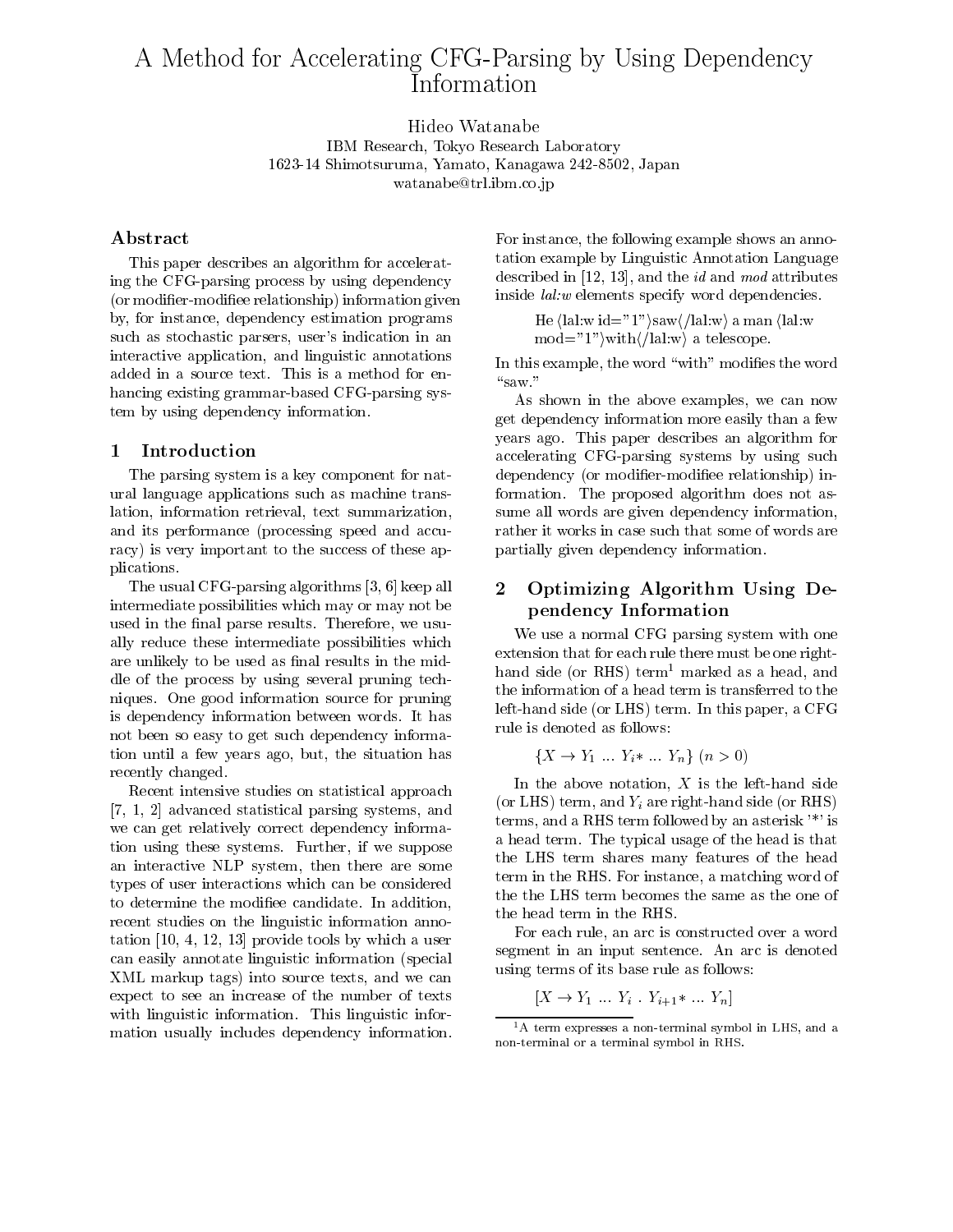The LHS term of an arc means the LHS term of the base rule of the arc, and RHS terms of an arc means RHS terms of the base rule of the arc. In the above notation, a single dot indicates that RHS terms located to the left of a dot are inactive, that is, they already match the LHS term of some other arcs. Three dots are used to represent zero or any number of terms. An arc whose RHS terms are all inactive is called an inactive arc, otherwise it is called an active arc. An arc covers a segment of input words; the start point of an arc is the index of the first word in the covering segment, and the end point of an arc is 1 plus the index of the last word in the covering segment.

Basically, a standard CFG parsing algorithm such as [3, 6] consists of the following three operations.

- Initialization: For each word, arcs are generated from rules such that the leftmost RHS term matches it.
- Operation A: For each inactive arc A, an arc is generated from A and a rule R such that the leftmost RHS term of R matches the LHS term of A.
- Operation B: For each inactive arc A, an arc is generated from A and another active arc B such that the leftmost active RHS term of B matches the LHS term of A and the end point of B is the same as the start point of A.

We assume that some dependency information between words are given, and such dependency information is denoted as follows:

$$
W_x \Leftarrow W_y
$$
  

$$
W_x \Rightarrow W_y
$$

The first of the above examples represents that a word  $W_y$  modifies another word  $W_x$  and  $W_x$  precedes  $W_y$ , while the second one represents that a word  $W_x$  modifies another word  $W_y$  and  $W_x$  precedes  $W_u$ .

Given this kind of dependency information, the following conditions are imposed on Operation A and Operation B.

#### Conditions for Operation A:

Condition A1 (when the leftmost RHS term of a rule is a head term):

> Given an inactive arc  $Arc_I$  denoted by  $[A \rightarrow \dots]$  and a rule which has two or more RHS terms and the leftmost RHS term is a head denoted by  $\{X \rightarrow A\}$  $B \ldots$ , Operation A is executed only if there is dependency information  $W_a \Leftarrow$  $W_b$  where  $W_a$  is a word matching the LHS term  $A$  of  $Arc_I$  and  $W_b$  is a word

located anywhere to the right of the end point of  $Arc<sub>I</sub>$ .



Figure 1: Condition A1

Figure 1 shows the above condition. In this figure, a thick arc represents an inactive arc, a line represents a matching to be tried in this operation, a dotted line represents a matching between a term in an arc and a word, and a dotted arrow represents dependency information. In this case, this type of rule implies that a word matching the LHS term of the arc to be matched with the leftmost term of the rule must be modied by any word which is located after the end point of the arc, since the head term is the leftmost term of the rule. Therefore, if the A1 condition does not hold, Operation A is not required to be executed.

Condition A2 (when the leftmost RHS term of a rule is not a head term):

> Given an inactive arc  $Arc<sub>I</sub>$  denoted by  $[A \rightarrow \dots]$  and a rule which has two or more RHS terms and the leftmost RHS term is not a head denoted by  $\{X \to A\}$  $\ldots$   $D^*$   $\ldots$ }, Operation A is executed only if there is a dependency information  $W_a \Rightarrow W_b$  where  $W_a$  is a word matching the LHS term  $A$  of  $Arc_I$  and  $W_b$  is a word located anywhere after the end point of  $Arc_I$ .

Figure 2 shows the above condition. In this case, this type of rule implies that a word matching the LHS term of the arc to be matched with the leftmost term of the rule must modify any word which is located after the end point of the arc, since the head term is not the leftmost term of the rule.

#### Conditions for Operation B:

Condition B1 (when the leftmost active RHS term of an active arc is the head term):

> Given an active arc  $Arc_A$  denoted by  $[X \rightarrow A_0 \dots A_n \dots B* \dots]$  and an inactive arc  $Arc_I$  denoted by  $[B \rightarrow ...]$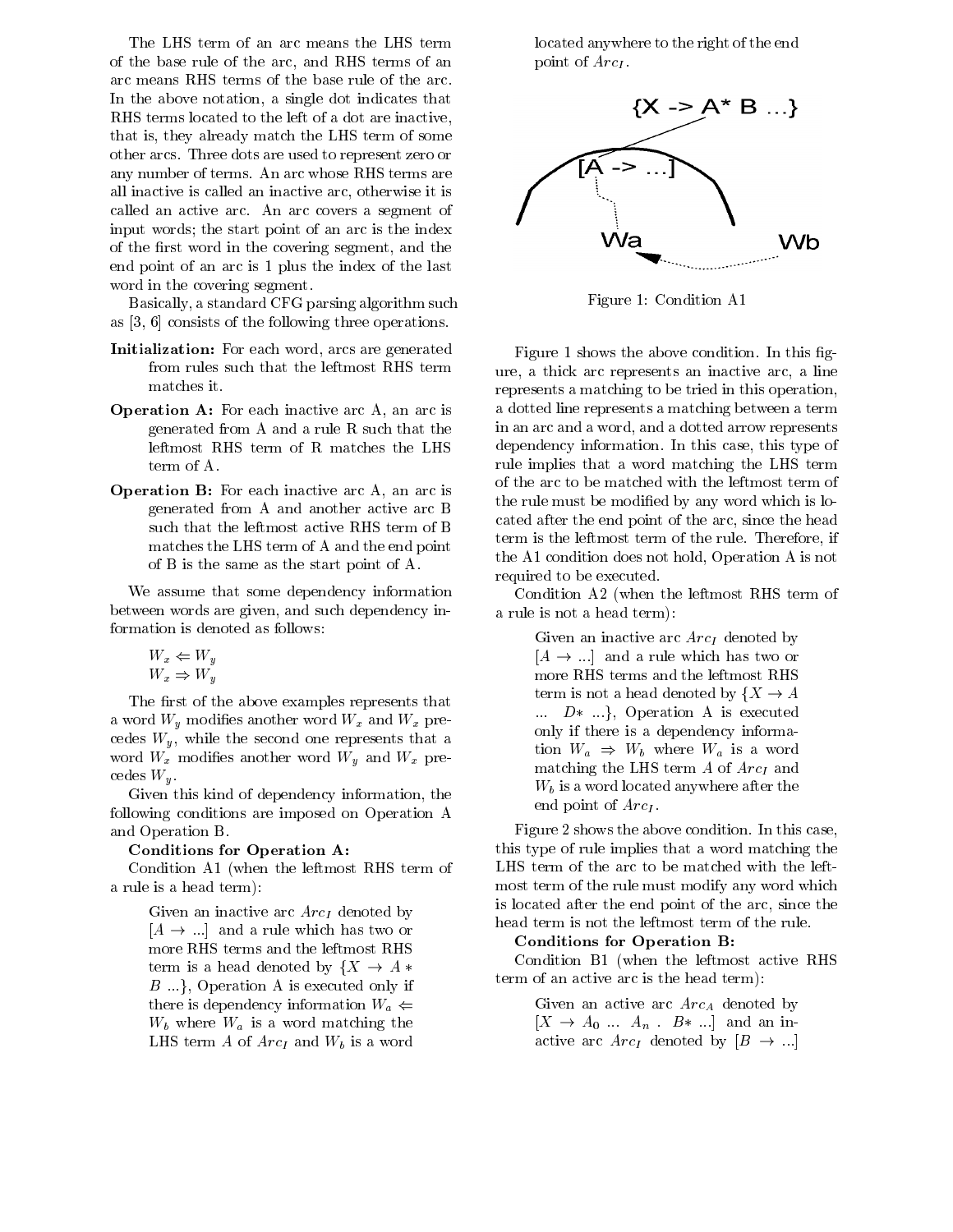

Figure 2: Condition A2

such that the end point of  $Arc_A$  is the same as the start point of  $Arc_I$ , Operation B is executed only if, for each  $W_{ai}$  $(0 \leq i \leq n)$  which is a word matching the RHS term  $A_i$  of  $Arc_A$ , there is dependency information  $W_{ai} \Rightarrow W_b$ , where  $W_b$  is a word matching the LHS term  $B$  of  $Arc_I$ .



Figure 3: Condition B1

Figure 3 shows the above condition. In this figure, a dotted thick arc represents an active arc. In this case, this type of active arc implies that words matching inactive terms before the head term of the active arc must modify a word matching the LHS term of the inactive arc.

Condition B2 (when the head term is on the left side of the leftmost active RHS term of an active arc):

> Given an active arc  $Arc<sub>A</sub>$  denoted by  $[X \rightarrow ... A^* ...$   $B ...]$  and an inactive arc  $Arc_I$  denoted by  $[B \rightarrow ...]$ such that the end point of  $Arc_A$  is the same as the start point of  $Arc_I$ , Operation B is executed only if there is dependency information  $W_a \leftarrow W_b$  where  $W_a$  is a word matching the RHS term

A of  $Arc_A$ , and  $W_b$  is a word matching the LHS term  $B$  of  $Arc<sub>I</sub>$ .



Figure 4: Condition B2

Figure 4 shows the above condition. In this case, this type of active arc implies that a word matching the LHS term of the inactive arc must modify a word matching the head term of the active arc.

Condition B3 (when the head term is on the right side of the leftmost active RHS term of an active arc):

> Given an active arc  $Arc_A$  denoted by  $[X \rightarrow A \cdot B \dots C^* \dots]$  and an inactive arc  $Arc_I$  denoted by  $[B \rightarrow \dots]$  such that the end point of  $Arc_A$  is the same as the start point of  $Arc_I$ , Operation B is executed only if there is dependency information  $W_b \Rightarrow W_c$  where  $W_b$  is a word matching the LHS term  $B$  of  $Arc_I$ , and  $W_c$  is a word on the right side of the end point of  $ArcI$ .



Figure 5: Condition B3

Figure 5 shows the above condition. In this case, this type of active arc implies that a word matching the LHS term of the inactive arc must modify a word after the end point of the inactive arc.

The dependency information is not necessarily given to all words. If there is any source word except for the root word of a sentence such that there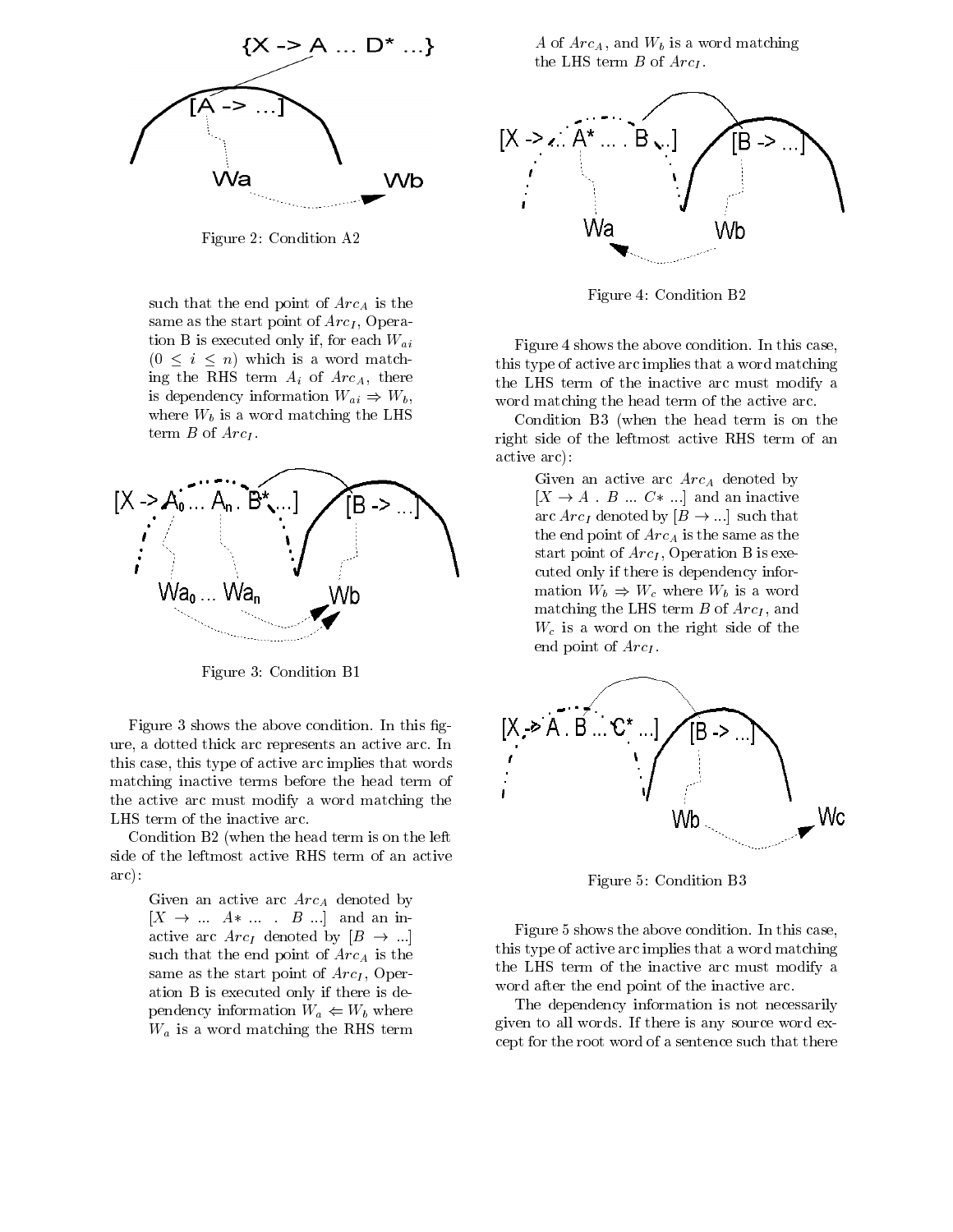is no dependency information originating from it, then a set of such dependency information is called partial, otherwise, it is called *total*. If the given dependency information is partial, the A1 condition can not be used, since, even if there is no dependency information targeting  $W_a$ , we cannot know if such dependency information does not really exist, or if such dependency information is not supplied. For other conditions, we check them only when all source words for dependency checking have dependency information. On the other hand, if the given  $4$ dependency information is total, all conditions are checked.

# 3 Experiment

We have implemented the proposed algorithm into an existing English CFG-parser we have developed for a machine translation product  $[8, 9, 11]$ <sup>2</sup> , and conducted an experiment to know the effectiveness of this algorithm.

We selected 280 test sentences randomly from a sentence set created by JEIDA<sup>-</sup> for evaluating translation system, and made the correct dependency relation data for these selected test sentences. We collected the number of inactive arcs, the number of active arcs, and the processing time for cases such that C modifiee candidates (one of which is the correct modifiee) are given to a word. If  $\cup=1$ then it corresponds to the best case for a parser such that only one correct modifiee is given for each word, while if C is 3 or 4 then it corresponds to the approximation of using a statistical modifiee estimation program for getting candidate modifiees.

The graphs in Figure 6 indicate the reduction ratios of active arcs, inactive arcs, and processing time for using conditions for total dependency information and conditions for partial dependency information. The denominators for calculating these ratios are the numbers of arcs and the processing time (seconds) in case of the parser without this algorithm. In these graphs,  $C=X$  indicates that X is the maximum number of modiee candidates given to a word.

From these graphs, we can see that the more words in a sentence, the better the performance. In a real domain, most sentences consist of more than ten words. Therefore, looking at values for around 10 in the X axis, we can see that inactive arcs are reduced by about 40% and 25%, active arcs are reduced by about 65% and 35%, and processing time is reduced by about 45% and 15%, for the ideal case  $(C=1)$  and more practical cases  $(C=3)$ or 4), respectively, in the case of total dependency information. Please note that, since the parser in which this algorithm is implemented has already several pruning mechanisms, we can expect more reduction (or performance gain) for generic CFG parsers.

### **Discussion**

As a study for accelerating the parsing process using dependency information, Imaichi[5] reported an algorithm for Japanese language. The conditions introduced by Imaichi are described by using the notation in this paper as follows:

Condition M1:

Given an active arc  $Arc<sub>A</sub>$  denoted by  $[X \rightarrow A \cdot B*]$  and an inactive arc  $Arc<sub>I</sub>$ denoted by  $[B \rightarrow \dots]$  such that the end point of  $Arc_A$  is the same as the start point of  $Arc_I$ , Operation B is executed only if there is dependency information  $W_a \Rightarrow W_b$  where  $W_a$  is a word matching the RHS term A of  $Arc_A$ , and  $W_b$  is a word matching the LHS term B of  $Arc<sub>L</sub>$ .

Condition M2:

Given an inactive arc  $Arc<sub>I</sub>$  denoted by  $[A \rightarrow \dots]$  and a rule denoted by  $\{X \rightarrow$  $A \dots$ , Operation A is executed only if there is no dependency information  $W_k \Rightarrow W_a$  where  $W_a$  is a word matching the LHS term  $A$  of  $Arc_I$  and  $W_k$  is a word located before the start point of  $Arc<sub>L</sub>$ .

The condition M1 corresponds to B1. Since Imaichi's algorithm considers only Japanese in which all words other than the last word modifies one of the succeeding words, it does not deal with cases usually seen in European languages where a word modifies one of the preceding words. Therefore, it is not applicable to any language other than Japanese in general. Further, since a CFG rule is restricted to be in Chomsky normal form, Imaichi's algorithm is limited in terms of applicability.

Since the algorithm proposed in this paper does not have any restrictions on the dependency direction and the CFG rule format, it can be applicable to any CFG-parsers in any languages.

<sup>2</sup>This parser is used in a Web page translation software called "Internet King of Translation" released from IBM Japan. Japan.

<sup>3</sup>Japan Electronic Industry Development Association

<sup>4</sup>Modiee candidates are selected randomly except for the correct one.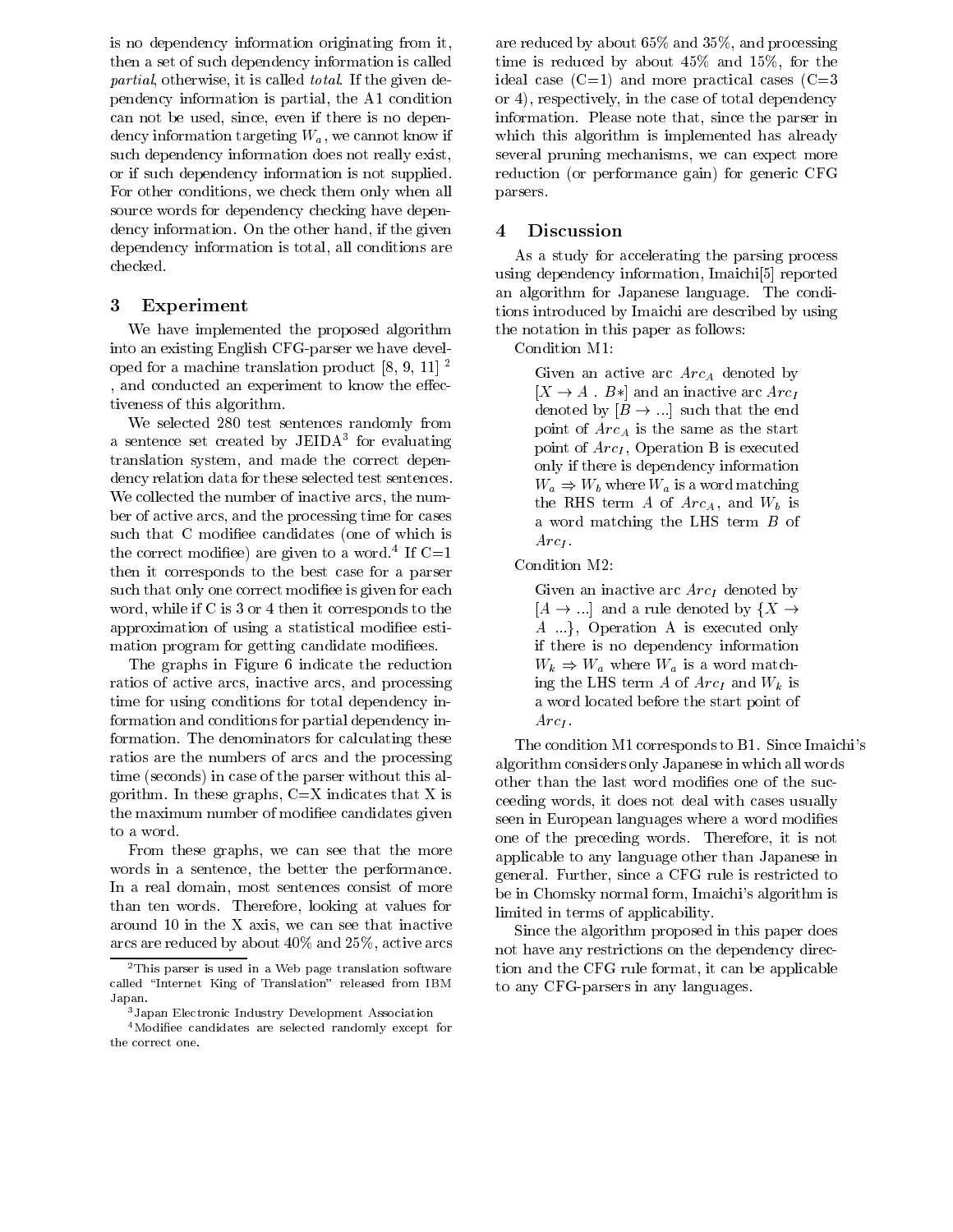

Figure 6: Reduction ratios of inactive arcs, active arcs, and processing time